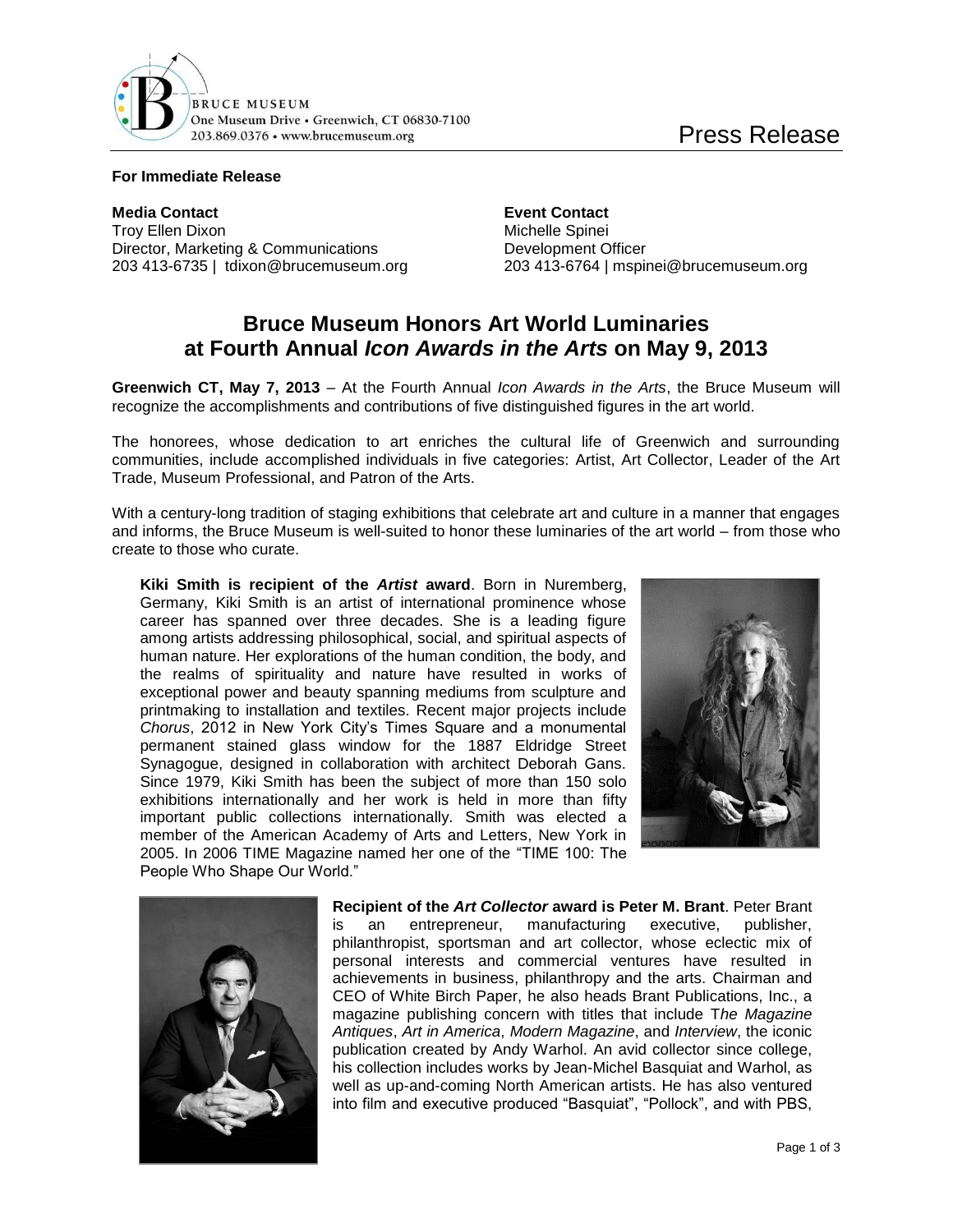

"Andy Warhol: A Documentary", which won a Peabody Award and an Emmy. As his primary philanthropic focus, he established The Brant Foundation, Inc. and The Brant Foundation Art Study Center, organizations that promote education and appreciation of contemporary art and design. In 2013 Brant was awarded an American Art Award by the Whitney Museum of American Art for his commitment to the arts.



**The** *Leader of the Art Trade* **is awarded to George Wachter**. Chairman of Sotheby's North America and South America and Co-Chairman of Old Master Paintings Worldwide, George Wachter has close to forty years of experience in his field. He has played a significant role in the sale of the most important collections of Old Master paintings ever to come to auction, including paintings from the New-York Historical Society, the Estate of Peter Jay Sharp, the Estate of Walter P. Chrysler Jr., the Collection of the Late Count and Countess Guy du Boisrouvray, and the Collection of Jaime Ortiz Patiño. In his current position, Wachter helps determine the strategy for the Sotheby's Old Masters department in New York, London, Paris, and Amsterdam; he also serves on the executive committee of Sotheby's North American group and on the Strategy Committee for the Worldwide Company. George Wachter is Chairman of the Board of Overseers of The Rose Art Museum at his alma mater, Brandeis University.

**Glenn D. Lowry is recipient of the** *Museum Professional* **award**. Glenn Lowry became the sixth director of The Museum of Modern Art in 1995. He leads a staff of 760 people and directs an active program of exhibitions, acquisitions, and publications. Lowry's most recent major initiatives include guiding the building of MoMA's new museum, and directing the \$858 million capital campaign that funded the building project and enlarged the endowment. A strong advocate of contemporary art, Lowry has lectured and written extensively in support of contemporary art and artists and the role of museums in society. Lowry is a member of the Mori Art Museum International Advisory Committee and the Istanbul Modern International Advisory Board. He is also a Steering Committee Member for the Aga Khan Award for Architecture and on the advisory council of the Department of Art History and Archaeology at Columbia University. In addition, Mr. Lowry is a member of the American Philosophical Society and the National Academy of Arts and Letters.





**Sue Ann Weinberg is being recognized with the** *Patron of the Arts* **award**. Sue Ann Weinberg is deeply involved in the volunteer world but her academic resume is equally impressive. She holds a master's degree in comparative literature from Columbia University as well as an EdD from Columbia Teachers College in history and education, writing her dissertation on philosopher and architecture critic Lewis Mumford. Her volunteer commitments include being a Life Trustee of the New York Public Library. She serves on the boards of the Bruce Museum, the New-York Historical Society and her alma mater, Columbia Teachers College. A member of the Board of Trustees of Vassar College from 1991 to 2003, Weinberg currently serves as a member of the President's Advisory Council. On the National Board of Young Audiences, the nation's largest arts in